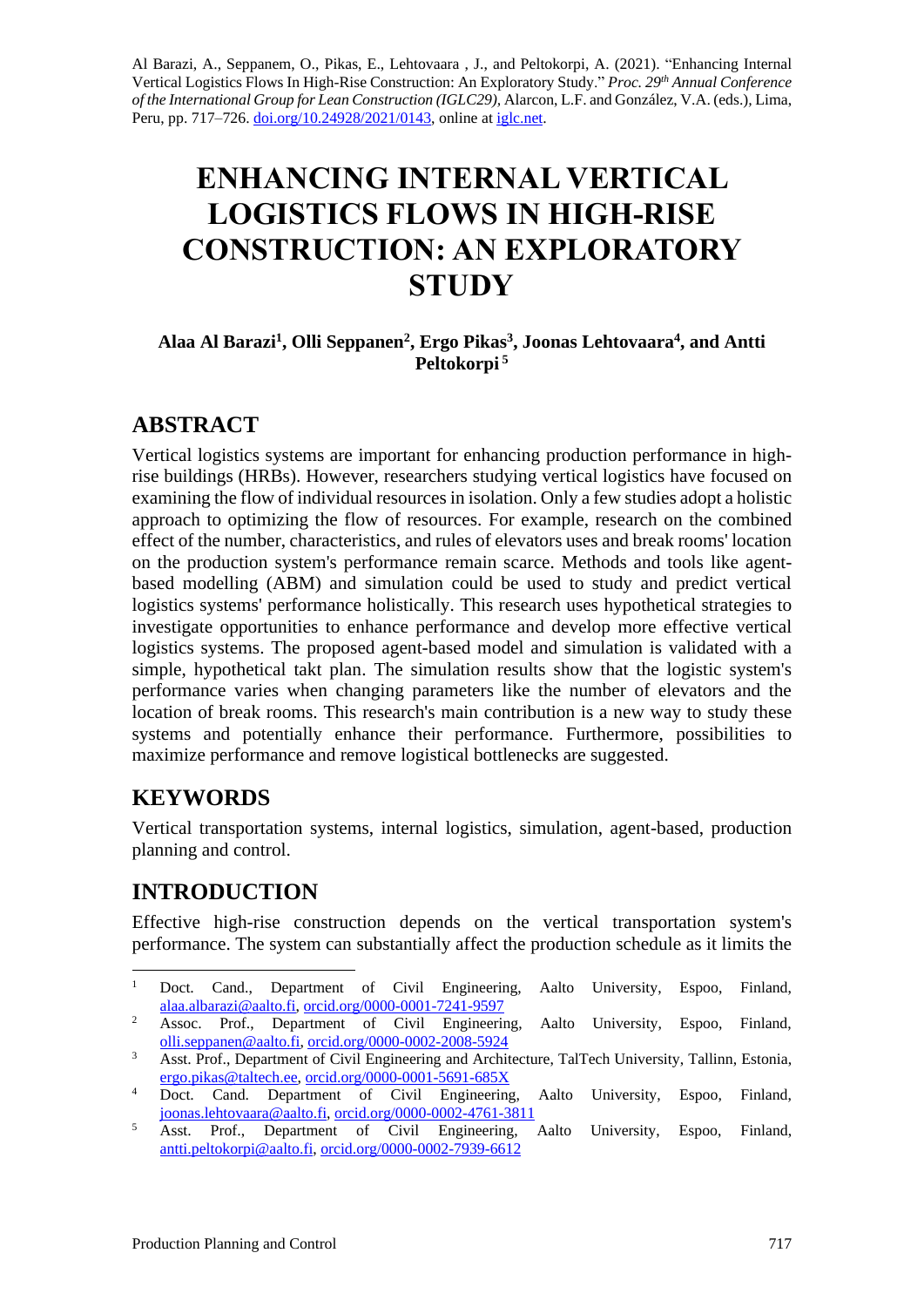time available for work or delays the transportation of the resources (Jung et al. 2017; Park et al. 2013). A vertical transportation system is used to move workers to their work locations during working hours. Elevators are also used for moving other resources such as materials and equipment consumed by production tasks. Increased performance of vertical transportation systems is necessary to minimize waste.

One essential peculiarity in construction, compared to plant-based manufacturing, is that instead of product flowing through the production line, the productive resources flow through the product (Sacks 2016). That is, the planning, coordination, and organization of productive resources, in addition to production operations, to flow through the building is very important. It is especially relevant in high-rise construction projects, where the physical distance of travel and associated time is significantly higher than in other building types.

Although there is previous work on high-rise logistics, they tend to focus on an individual strategy such as elevator zoning (e.g., Jung *et al.*, (2017)). In real high rise projects, a combination of strategies is required, and to the authors' knowledge, there is no previous work that has attempted to identify and include. This study explores vertical flows as an emergent property of takt based construction production plan. An agent-based model is used to study the interactions between these flows. The model could be used in high rise projects to study, pre-plan and determine the performance of hypothetical strategies for vertical transportation systems. The model may bring insights for the construction planners to examine the role of changing combinations of system variables, including, for example, the number of elevators, the site working policy, and when the material elevator can be used to transport workers, on system performance. As such, it may be used by companies and planners to update their current planning methods and produce better plans.

## **BACKGROUND**

#### **SIMULATION OF VERTICAL LOGISTICS SYSTEMS IN HIGH-RISE BUILDING**

This study focuses on the internal phase of construction production. The vertical logistics during the internal construction phase is achieved through different means, including elevators and cranes. It is important to select the right number of elevators with the appropriate speed, capacity and manage the elevators' control rules, including the service range, zones, usage, and methods of calling the elevators, to optimize vertical transportation.

Vrijhoef et al. 2018 simulated workers' time usage and examined five strategies that could affect workers' productive time. One strategy included increasing the number of restrooms by one and the elevators by one. These interventions helped to increase the productive time on site. However, the role of material delivery, traffic on different floors and the impact of changing the break rooms' locations were not considered.

Jung *et al.*, (2017) used ABM to study the effects of zoning and sky-lobby control strategies on the performance of vertical transportation systems. The main finding was that there is no one best strategy suitable for all kinds of traffics and that the design of the elevator system should vary according to the construction project phase. The study did not, however, examine how the location of breakrooms, number of lifting elevators, and material lifting strategies affect the site traffic.

There are many metrics to assess the elevator system's performance in the building's operation phase, however, these metrics are not suitable for the construction phase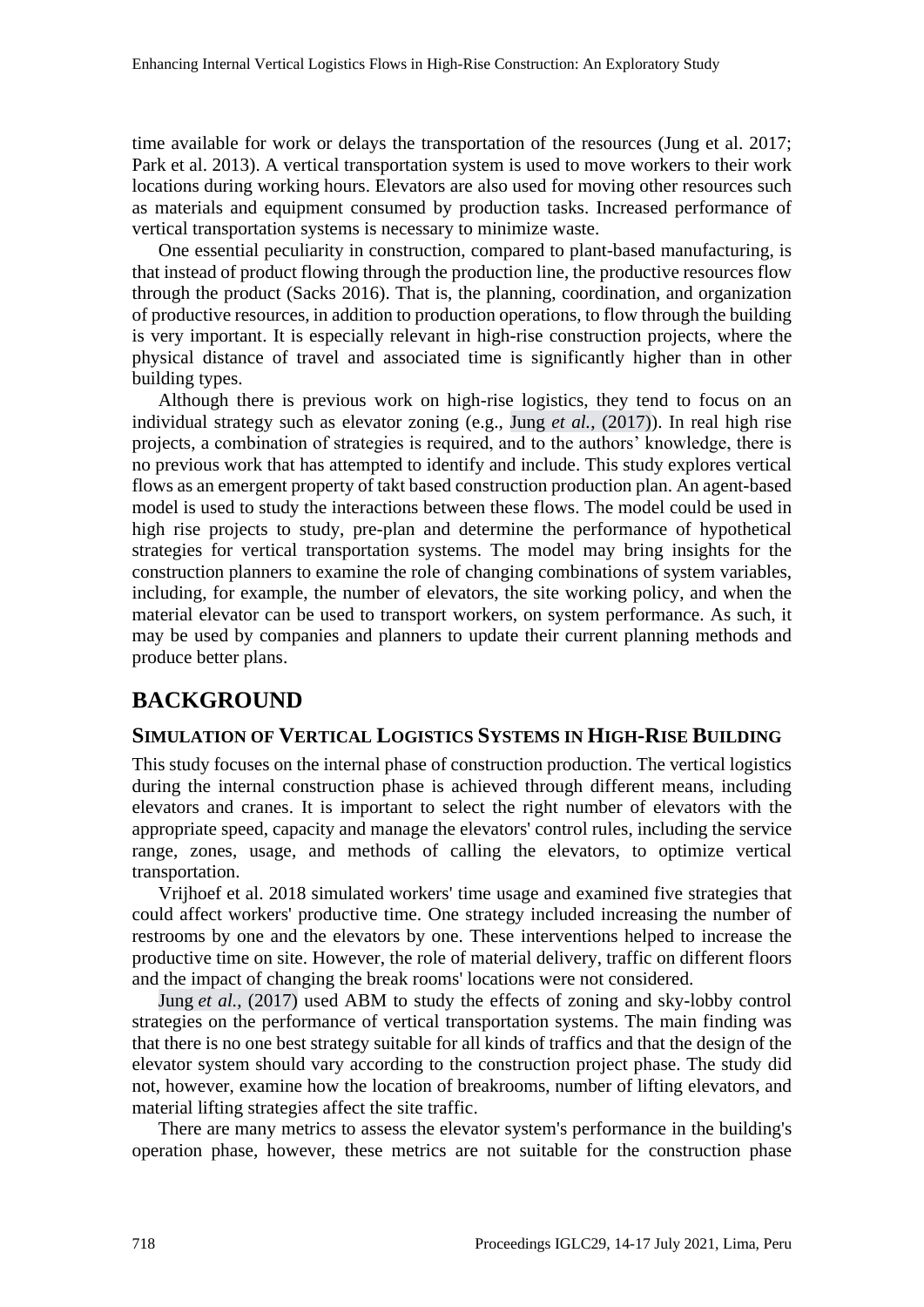because no particular patterns for traffic exist (Jung *et al.*, 2017). Also, these metrics ignore workers waiting time, queuing length, and the total travel time when workers' traffic exceeds the vertical transportation system's capacity (Siikonen, 1997).

Moreover, it is important in construction to evaluate each elevator operation efficiency separately and manage the traffic accordingly. This is particularly evident when the performance, service range, and elevators' characteristics are different. This limitation stresses the need to emphasize the worker's time to arrive at their destination, mainly during peak time traffic. If the workers spend more time arriving at their destination, their overall productivity decreases accordingly. Thus, a measure for vertical transportation system performance should consider assessing the time needed by every worker to reach their destination.

One of the challenges in studying vertical transportation is that the historically used methods for evaluating vertical transportation, like deterministic simulation, or discrete event simulation, fall short in modelling the site conditions. The usage of complex science methods like ABM can help to overcome these limitations.

### **RESEARCH METHODS**

As the main output of this research is an agent-based simulation model for construction vertical transportation systems, the design science research methodology is chosen (Holmström et al. 2009). The selected methodology assumes gradual and iterative development and evaluation of the artefact, i.e., the simulation model in this research. After each development iteration, focus group interviews were organized to collect feedback from researchers and practitioners to develop the model further.

ABM is a computer simulation technique used to examine how system rules and patterns emerge from individual agents' behaviours (Epstein et al. 1996). ABM is a suitable tool to describe complex systems' behaviour. It employs a "bottom-up" approach and creates artificial agents representing entities with the ability to perceive and interact with each other and their environment. In other words, in ABM, the interaction of system components or agents' behaviours determines the whole system's behaviour. The agent could be an autonomous individual or an entity that recognizes each other as heterogeneous rather than identical. They evolve and adapt to their surrounding environment. Also, they can communicate, make autonomous decisions, and behave stochastically.

Few recent works have used ABM to bring insights to construction. For example, ABM is used to assess the impact of production control methods and information flow on production (Ben-Alon and Sacks 2015). Also, ABM has been used to study the design workflow at the intersection of social and process aspects (Hattab and Hamzeh 2016). Furthermore, ABM helped the project controller simulate a project's status within the Weekly Work Plan (WWP) to achieve the desired performance (Shehab et al. 2020).

This model is built using Python open-source programming language and Python library for Agent-based modeling (MESA), which rely on object-oriented programming concepts. The results of each step of simulation are extracted as data frame (table-like data structure) and then plotted using Python data analysis and visualization libraries, including Pandas, Seaborn, and NumPy.

A simple takt plan to illustrate the progress of HRB production was used for this purpose. The takt plan contains information on the simplified structural, exterior, and interior phases of a 40-floor HRB (see Figure 1). The authors created the plan based on a hypothetical HRB case with hypothetical values for variables. These initial values were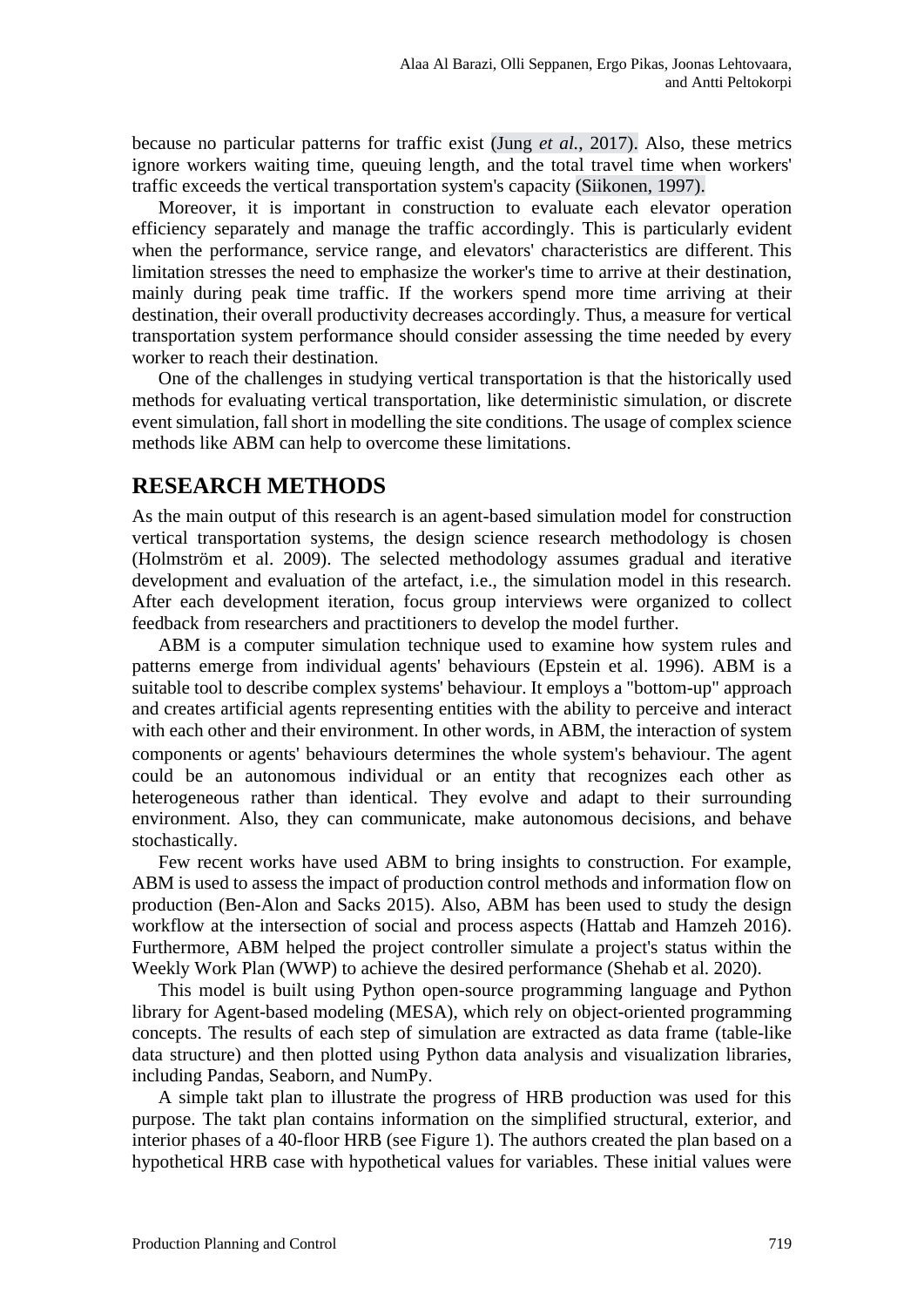validated in workshops with industry representatives and provided a basis to assess the proposed concept's feasibility. These variables will be further validated in future studies.



Figure 1 Takt plan with floors on the vertical axis and time (weeks) on the horizontal axis.

## **DEVELOPING A PROOF OF CONCEPT MODEL THROUGH A TAKT PLAN**

The simulation presented in this paper focuses on building a proof of concept and demonstrates the utility of using the agent-based methodology for decision-making. The designed model was used to assess the impact of combinations of strategies, including the number and locations of elevators and break rooms and material delivery strategies in HRB. The parameters that are integrated to develop ABM model for different strategies are shown in Table 1.

As the metrics used to assess elevators' efficiency in the operational building are inappropriate for the construction stage, a new metric called system latency is suggested in this study. We define it as the average time required by the transportation system, including elevators and staircases, to fulfil workers' intentions, e.g., the time taken to reach a break room since that intention was declared.

This also means that intentions and the status of workers have been distinguished from each other. The statuses are the states that workers go through to fulfil their intentions. For example, if the worker is on the first floor and wants to go to a breakroom on the fifth floor, the worker intends to reach the breakroom. However, the worker has many different states to fulfil this intention, including waiting for the elevator, getting in the elevator, waiting for the breakroom's availability (space). The utilization rate index is also used to assess the average percentage of time workers' spent in their working location.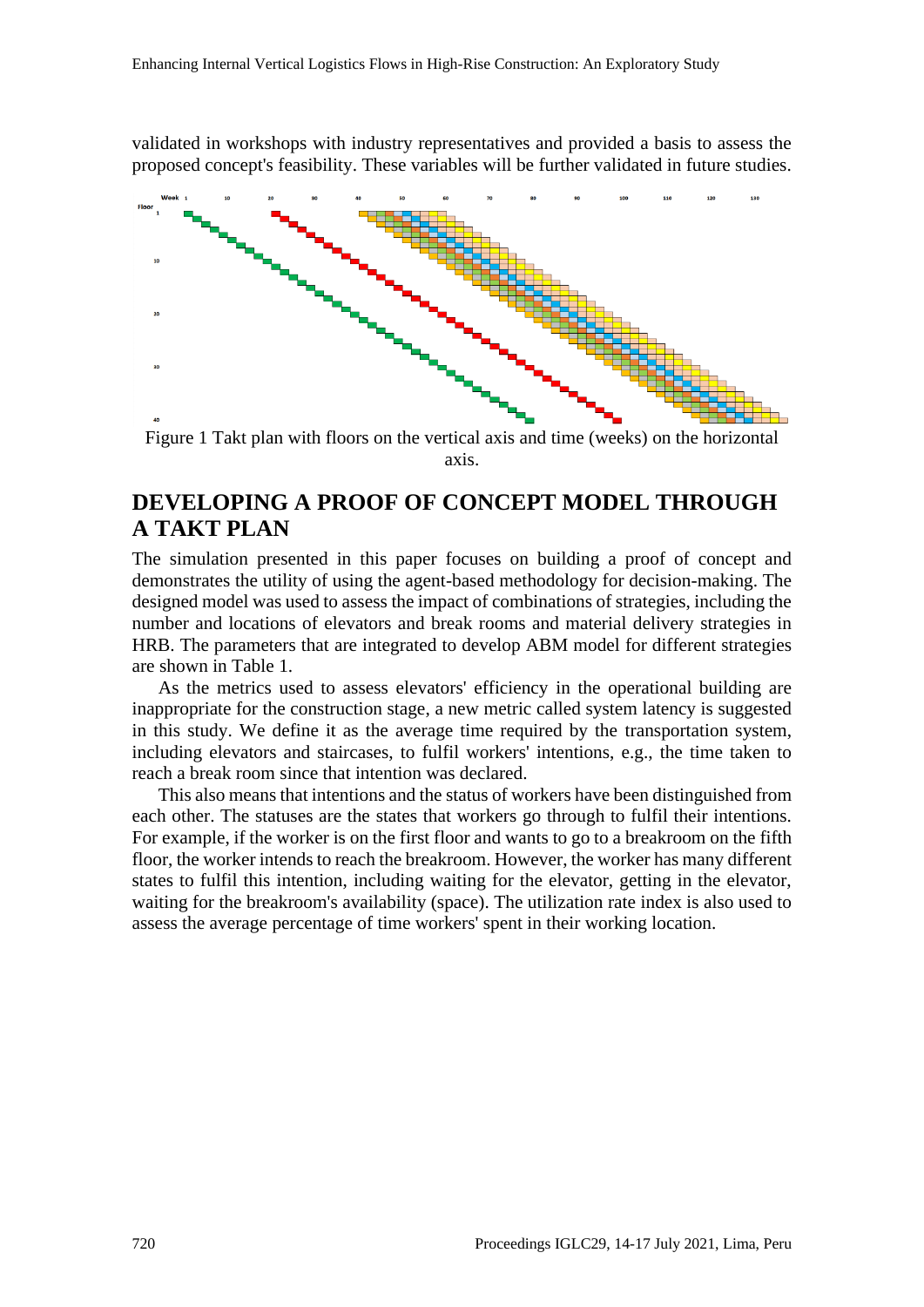| ID             | <b>Parameters</b>                 | <b>Explanation</b>                                          |
|----------------|-----------------------------------|-------------------------------------------------------------|
|                | Number and type of lifts          | The number of installed elevators at a given time.          |
| 2              | Elevators range                   | Which floors are served with each elevator?                 |
| 3              | Elevator's usage                  | Materials/logistics or people                               |
| $\overline{4}$ | Material lifting strategies.      | As part of the structural works cycle in weekends           |
| $\overline{4}$ | Break room's locations            | On every 5th and 10th floor breakrooms in site              |
| 5              | Elevators ordering options.       | One button for each elevator or other methods               |
| 6              | Waste production                  | Consideration for waste flow                                |
| 7              | Probability of using the elevator | <i>i.e.</i> , faster elevators or elevators with more range |
| 8              | Location of material storage      | One floor or many                                           |
| 9              | Location of waste disposable      | One floor or many                                           |
| 10             | Height: $10, 30$ and $50$ floors  | By changing the time wagons move up.                        |

Table 1 Parameters to construct different scenarios of vertical logistics strategies.

With 40 takt areas (1 floor equals 1 takt area.), 12 takt wagons, 10-day takt time, and 10 story buffer between structural, exterior, and interior phases, the total duration of the hypothetical project is 138 weeks. The information on work wagons, their need for material logistics, and the number of workers for each wagon are presented in Table 2. The logistics represent a roughly estimated number of material packages that can fit in one elevator needed per one week of work per wagon. A correction factor of 1.2 was included to consider other workforce and visitors to the site, such as supervisors and client representatives.

| Wagon          | <b>Wagon Description</b>                    | <b>Logistics</b> | Workers | <b>Correction</b><br>Factor |
|----------------|---------------------------------------------|------------------|---------|-----------------------------|
|                | Structure                                   |                  | 20      | 1.2                         |
|                | Exterior                                    |                  | 12      | 1.2                         |
|                | Drywall both sides & HVAC, ELEC, ceilings   | 6                | 10      | 1.2                         |
| $\overline{4}$ | Floor screeding                             |                  | 4       | 1.2                         |
| 5              | Wall levelling and painting                 |                  | 4       | 1,2                         |
| 6              | Ceiling equipment, sockets and switches,    |                  |         | 1,2                         |
|                | Kitchen wall & floor tiling                 | 6                | 4       | 1,2                         |
|                | Floor laminate installation, door and floor |                  |         | 1,2                         |
| 9              | ELEC, Household equipment installation and  | 6                |         | 1.2                         |
| 10             | Cleaning, Supervisor inspection             | 6                |         | 1,2                         |
| 11             | <b>Functionality checks</b>                 |                  |         | 1.2                         |
| 12             | Handover                                    |                  |         |                             |

Table 2 Work distribution within wagons

The construction phase after structure erection, when the vertical logistics rely mostly on elevators, is evaluated. That is, the evaluation of the cranes' role is neglected. On average, the elevator can accommodate 10 people at a time or one person carrying a material package. The elevator takes one minute (one simulation step) to move from one floor to another, considerably slower than in reality. This simplification was made to ease the simulation for the pilot study. The simulation step is connected with the elevator speed (1  $step = 1$  minute), and simulated elevators move up or down in every step, depending on the elevator demand. Workers also go up/down using stairs with the speed of 1 floor/min. The worker uses the elevator if they are carrying a material package and cannot use the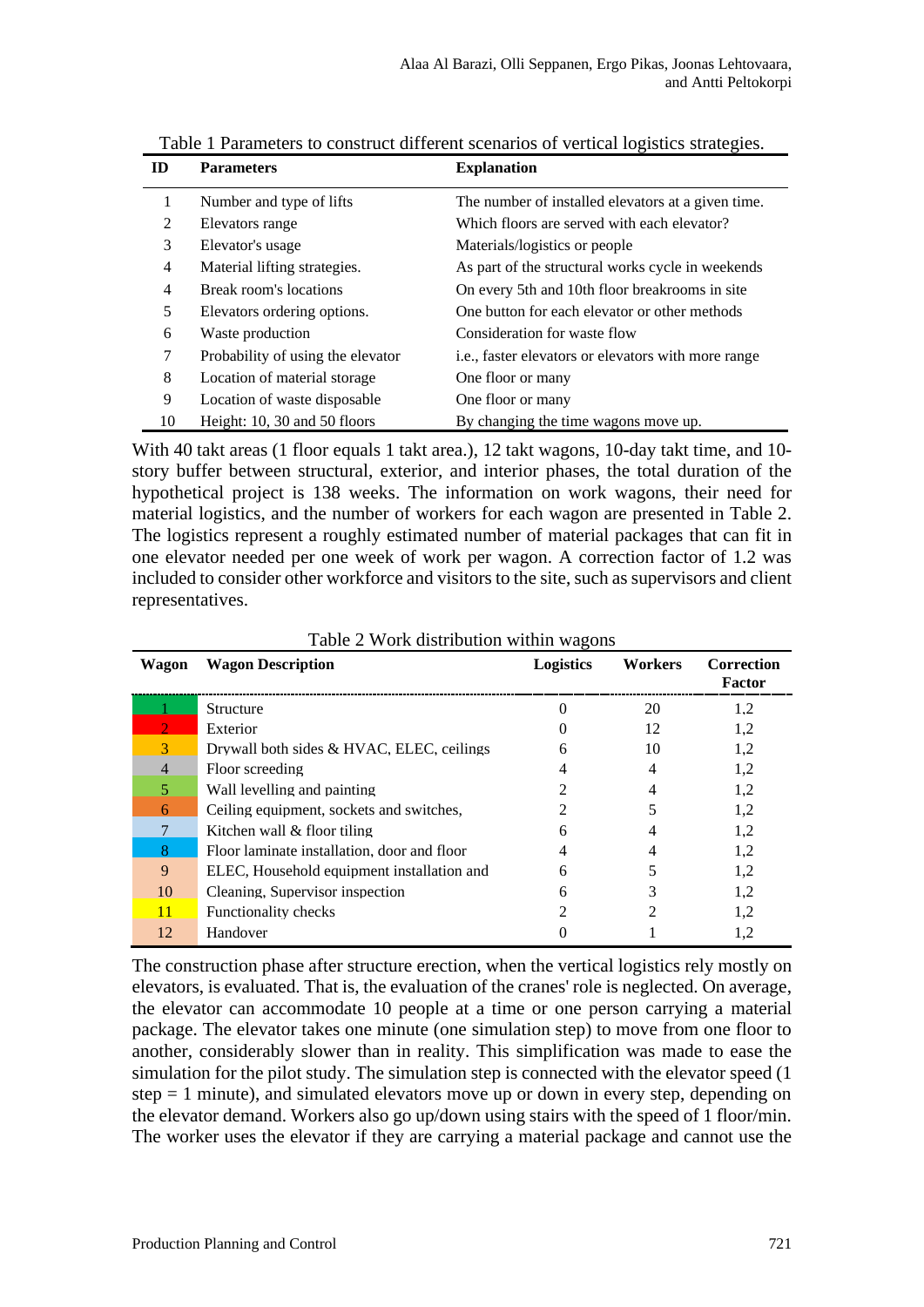staircase. These parameters were determined in workshops with industry representatives who had experience in takt planning and worked on Finnish high-rise construction sites.

The primary information and agents that are modelled include:

- The model itself, acting as a container of all other agents, time, and spaces.
- Workers for each wagon
- Materials needed for each wagon
- Elevators
- Break rooms: On every 5th and 10th floor versus break rooms in the site office
- Number and type of lifts and rules of lift
- Number and location of storage areas

The values of parameters that are used in the HRB are shown in Table 3. Breakrooms are mainly used during lunch and coffee breaks. The number of these areas and their locations are considered variable. The time spent on the break was assumed to follow a triangular distribution with a mean of 12 min for a coffee break, 30 minutes for a lunch break, and 10 minutes for other types of breaks. Thus, the simulation's distinctive areas depict workspace, storage, elevators, break areas, and lunch areas.

| $1400C \ge 141411C(C)$ s useu in the model. |                                 |           |            |     |            |                         |  |  |  |  |  |
|---------------------------------------------|---------------------------------|-----------|------------|-----|------------|-------------------------|--|--|--|--|--|
| ID                                          | <b>Parameter Name</b>           | Value     | <b>Max</b> | Min | Unit       | <b>Probability</b>      |  |  |  |  |  |
| 1                                           | Probability of going to nearest | 50 %      |            |     |            |                         |  |  |  |  |  |
| 2                                           | Elevator capacity               | 10        |            |     | persons    |                         |  |  |  |  |  |
| 3                                           | Elevator speed                  | 1         |            |     | floors/min |                         |  |  |  |  |  |
| 4                                           | Storage room capacity           | 6         |            |     | persons    |                         |  |  |  |  |  |
| 5                                           | Break room capacity             | unlimited |            |     | persons    |                         |  |  |  |  |  |
| 6                                           | Lunch break duration            | 30        | 25         | 45  | minutes    | triangular distribution |  |  |  |  |  |
| 7                                           | Lunch break start               | 240       | 210        | 270 | minutes    | triangular distribution |  |  |  |  |  |
| 8                                           | Coffee break duration           | 12        | 10         | 30  | minutes    | triangular distribution |  |  |  |  |  |
| 9                                           | Coffee break start              | 120       | 100        | 150 | minutes    | triangular distribution |  |  |  |  |  |
| 10                                          | Coffee break2 start             | 420       | 400        | 450 | minutes    | triangular distribution |  |  |  |  |  |
| 11                                          | Picking material duration       | 15        | 35         | 10  | minutes    | triangular distribution |  |  |  |  |  |
| 12                                          | <b>Break duration</b>           | 15        | 5          | 30  | minutes    | triangular distribution |  |  |  |  |  |
| 13                                          | Floors by stairs                | 3         | 1          | 5   | floors     | triangular distribution |  |  |  |  |  |
| 14                                          | Work duration                   | 120       | 5          | 180 | minutes    | triangular distribution |  |  |  |  |  |
| 15                                          | Workday steps                   | 510       |            |     | minutes    |                         |  |  |  |  |  |

#### Table 2 Parameters used in the model.

### **RESULTS**

In total, 54 simulation runs in two iterations were conducted in this pilot study. The generated data were analyzed and visualized. KPIs were calculated after simulating one week per scenario. The investigated 27 scenarios are formed from the combinations of the following parameters:

• The numbers of elevators: two, four, and six.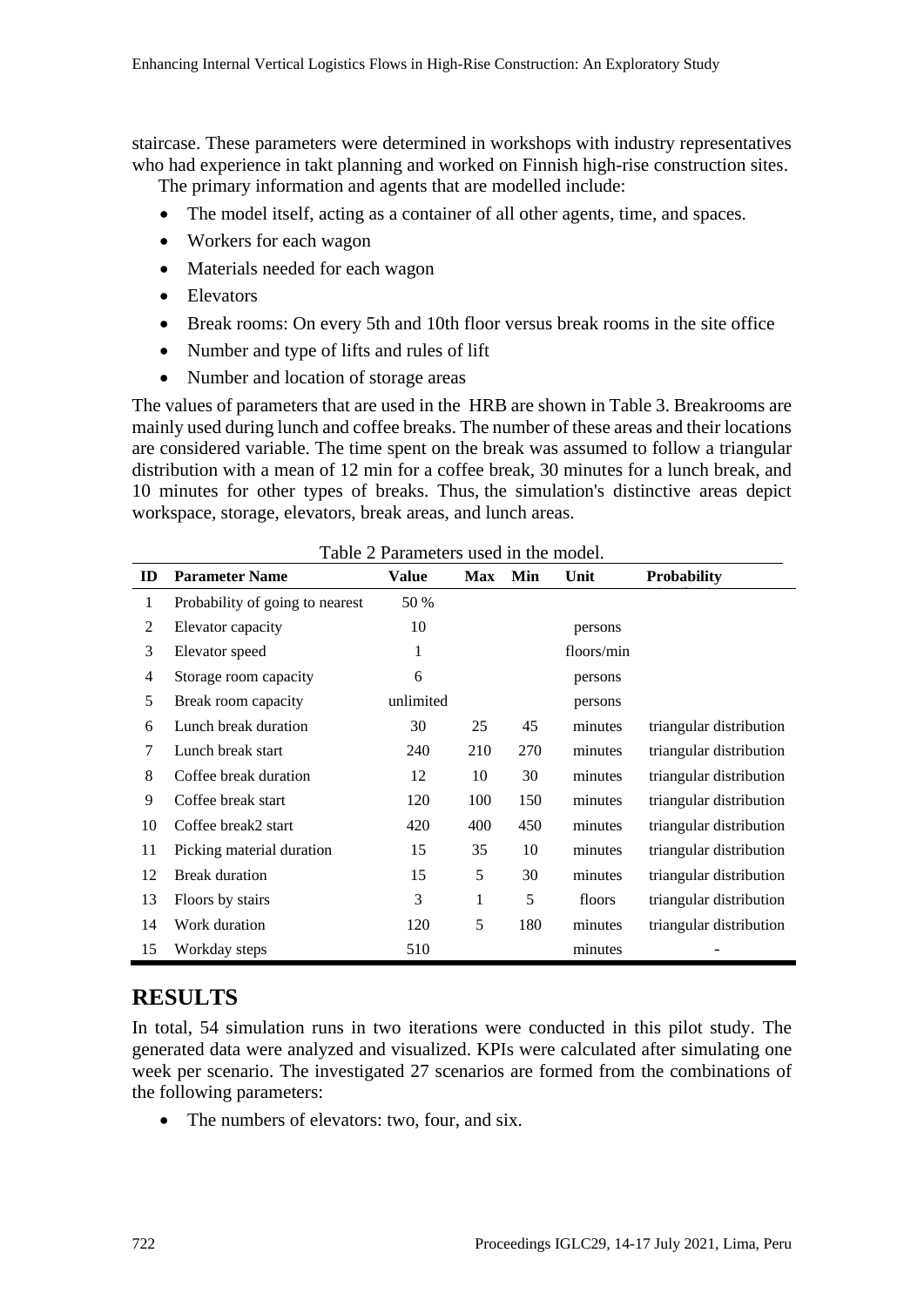- The break rooms' locations: only ground floor, every fifth floor, and every 10th floor
- Simulation starting days are 200, 400 and 600

The strategy titled 2EV – Br5th in Figure 2 means that the site has two elevators and break rooms on every fifth floor. Similarly, the 4EV-BrGr site strategy has four elevators and one break room on the ground floor. All other strategies visualized in Figure 2 are encoded similarly.

System latencies ranged from 1 minute to a maximum of 8 minutes. On average, since the announcement of their attention, most workers reached their destinations in less than two minutes. There are only a few instances where the system took more than 8 minutes to fulfil intentions.

As the wagons move up, the system latency increases. The increase in the physical distance from the ground floor increased the reliance on elevators and caused increased latency. The maximum system latency is around 8.5 minutes when the structure wagon is on the 60th floor, and the building had two working elevators with one break room on the ground floor. When the structure wagon is on the 20th floor, many other wagons are close to the ground floor, and according to our previously explained assumptions, some workers will use the stairs more frequently. This reduces the reliance on elevators and reduces system latency significantly. In the same way, the utilization rates increase when the wagons are close to the ground floor. For all strategies with the structure wagon on the 20th floor, the utilization rate ranges between less than 70% to around 75%.

When the structure wagon is on floor 40th, the maximum utilization rate is achieved by having four elevators and break rooms every 5th floor (6EV-Br5th) with materials delivery out of working hours with an average utilization rate, from two iterations, close to 68 %. This also applies when the structure wagons are on floors 20th and 60th. The model estimates an increment in utilization rate by around 20% compared to the strategy with two elevators and one break room on the ground floor. Adding elevators and break rooms also reduced the latency time tremendously. For example, when the structure wagon is on the 40th floor, adding four elevators and break out rooms on every 5th floor reduced the latency time 8 times from an average of ~4 to ~0.5 minutes, as shown in the figure (2EV-BrGr vs 6EV-Br5th).



Figure 2 System latency and utilization rate when structure wagon is on  $40<sup>th</sup>$  floor.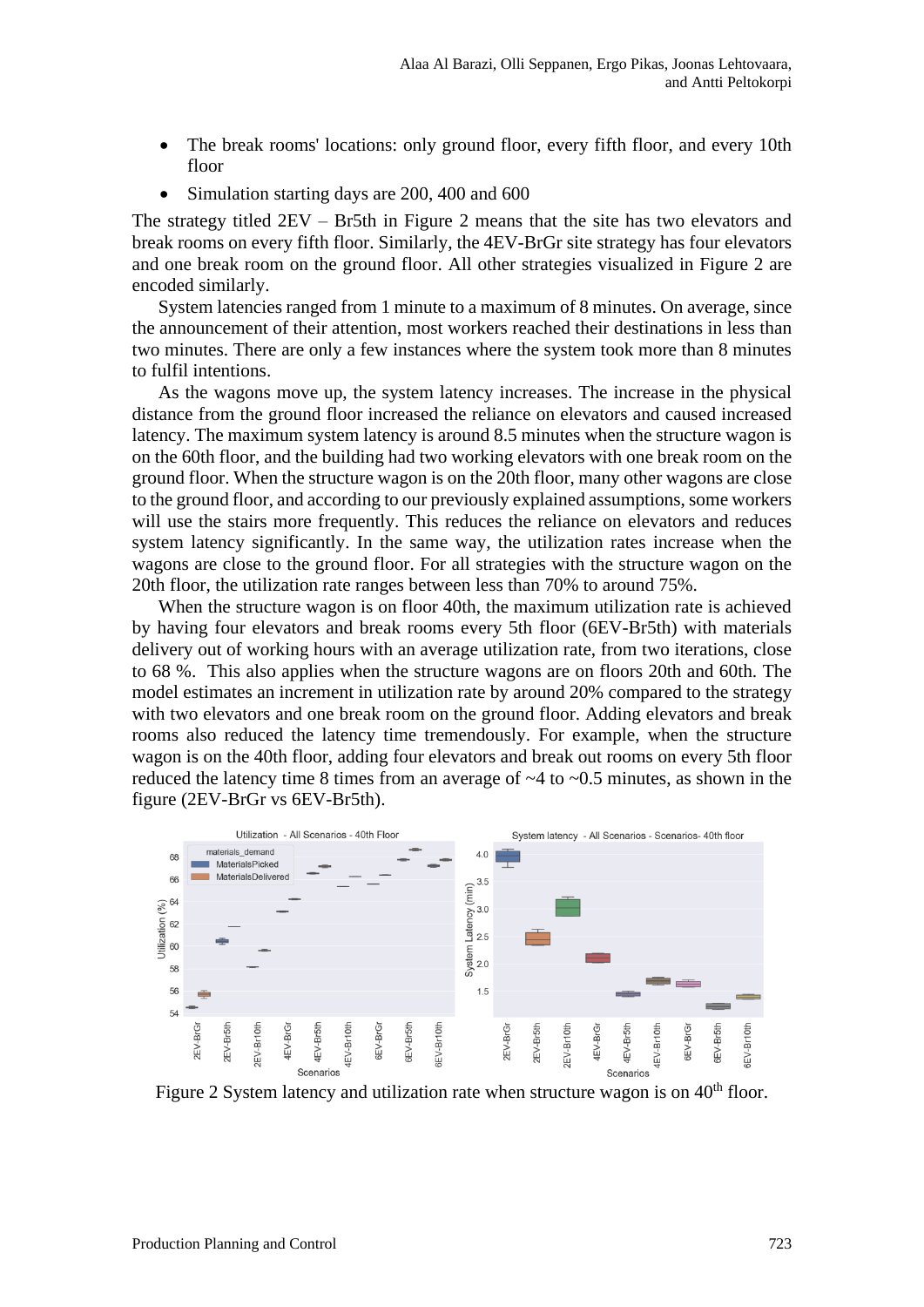## **DISCUSSION**

The system's performance was studied by changing one parameter or a combination of parameters as part of the strategy. The results showed a significant correlation between system variables and the overall performance of the vertical transportation system. It was possible to increase the utilization rate ca 18% by changing the system's variables. The simulation model helped to quantify the impact of these changes on system performance. This could provide construction planners better understanding and tangible evidence regarding the importance of each variable.

It was found that the method of material delivery affects the overall utilization rate. For example, the utilization rate increased about 2% for the strategy 2EV-Br10th when materials are delivered out of working hours. Overall, it was found that delivering materials outside working hours increased the utilization rate and decreased system latency. However, the addition of elevators had a more significant impact.

Adding elevators increased the utilization rate for all scenarios. The increase in the utilization rate was not linear. For example, compared to the 2EV-BrGr, the utilization rate for the strategy 4EV-BrGr was around 9% higher and, when compared to the 6EV-BrGr, the utilization rate for the 2EV-**BrGr** was 2.8% higher, signifying the difference between adding 2 and 4 elevators. The impact of adding elevators on system latency was similar to the utilization rate. The system latency decreased in none linear manner as the number of elevators increased. The optimal number of elevators can be determined based on evaluating and balancing the expected gains against the costs. Also, adding break rooms enhanced the performance of the system. Adding break rooms had a lower impact on system performance than the number of elevators but more than the selected material delivery method.

An interesting finding is cases where more elevators rendered equal or even less the overall performance than the cases with fewer elevators. This is evident in the cases 4EV-Br5th vs 6EV-BrGr also in 4EV-Br10th vs 6EV-BrGr. According to this, the planner can further build on this result to decide between the best strategies.

The magnitude of the impact of each variable on cost and waste can be evaluated against the estimates. For example, assuming that workers spend 5 hours in their workplace, an increase of 18 % in utilization rate would account for an approximate reduction in time wasted out of working place by 54 minutes for each worker. If the site has 40 workers, this accounts for 36 hours total reduction in the wasted transportation time in one day and 7200 hours in 200 days. Suppose this time is value-adding, and considering that the cost of worker/h is ten euros, this sums up to 72000 euros of savings. This amount could then be compared, i.e., with the cost of elevators and installing the elevators.

#### **LIMITATIONS**

The proof-of-concept model is subject to several limitations to be addressed in future research. For example, no distinction between external and internal elevators was made. The external elevator must have an operator and his time of operating the elevator is by definition non-value adding. Also, the speed of elevators in this research is considered all equal and slow for construction elevators. In reality, speeds differ, and elevators are faster. Similarly, the speed 1 floor/min of workers using the stairs is also slow. The metrics like system latency and utilization represent the average values for all floors. Distinguishing system performance based on the height of floors is important to have better and more accurate understanding for the results.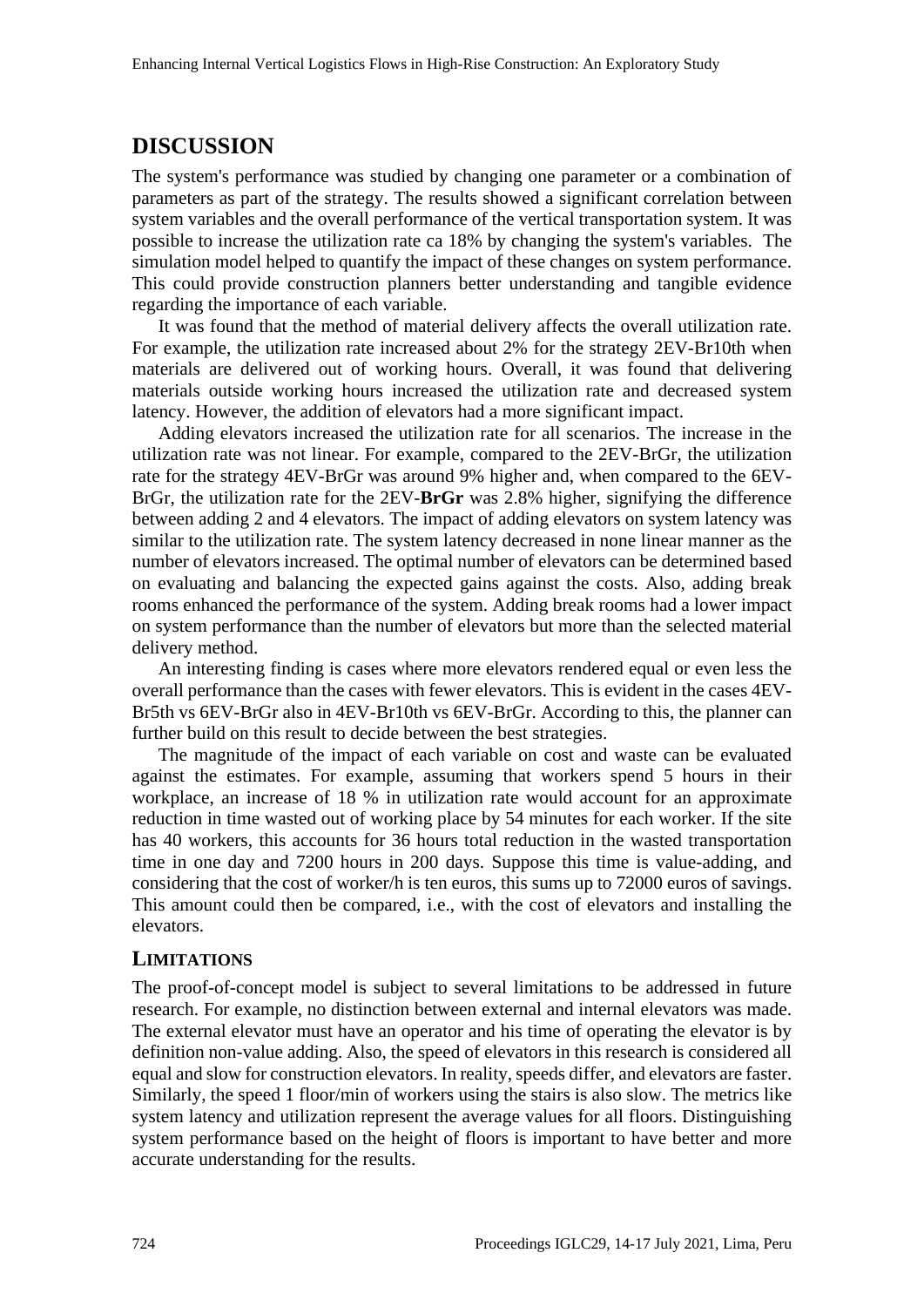In the current model, the simulation time is one week, per which the average performance is calculated. However, this approach averages out the performance during the peak times and different types of traffic, i.e., upward, downward, and mixed traffic. In future research, it is critical to consider the system's performance at peak times in addition to the average performance.

The model parameters and values, including the hypothetical takt project case, were evaluated through workshops with industry partners. In future research, the model should be implemented in real case projects both in the pre-planning phase, where the model could be used to investigate alternative vertical transportation strategies, and the construction phase, where the existing logistics system's performance is monitored. Data from elevators and resource positioning systems could be collected in high-rise building projects to track the performance.

#### **FUTURE RESEARCH**

ABM and simulation were used to evaluate complex vertical logistics systems and predict hypothetical systems' performance. The model generated results that were validated in workshops with industry participants by visualizing the agents' movements. Also, the results were validated internally and numerically by comparing the generated numbers and metrics with those in real projects. However, further internal and external validation is needed. External validation should be made with the industry partners by comparing the model results with a real case study.

Other parameters could be integrated and tested to understand their impact on the overall performance. For example, the simulation model could be developed to quantify the effect of changing takt times or takt strategy. The impact of errors and omissions in design could also be studied as workers move to seek more information from other trades or supervisors.

The model should be flexible and configurable for a specific actual project and before the elevators are installed. This could be done by iterating through strategies with multiple elevators' schedules and characteristics of elevators. We have already started using the model to support decision-making in two real high-rise construction projects. Our initial experience from two ongoing case studies indicates that it is possible to get data for calibrating the model. This will include analyzing the time spent by workers on each space throughout the day and waiting after elevators, as suggested by our industry partners. The model could form a basis for a digital twin of logistics process where parameters are updated in real or close to real time based on the system's actual behavior.

## **CONCLUSION**

Construction processes embody complex systems' behaviours. Simulation is one of the methods used to understand complex systems, yet it is not often utilized in construction research. This work has created and implemented a simple simulation model that can predict some performance metrics for vertical construction logistics systems despite the limited work done under this scope. The proof of concept showed promising results that do not deviate much from reality. The model is expected to help the construction teams in their decision-making and quantify the impact of different decisions and policies. Such an approach to decision-making is expected to result in savings and benefits.